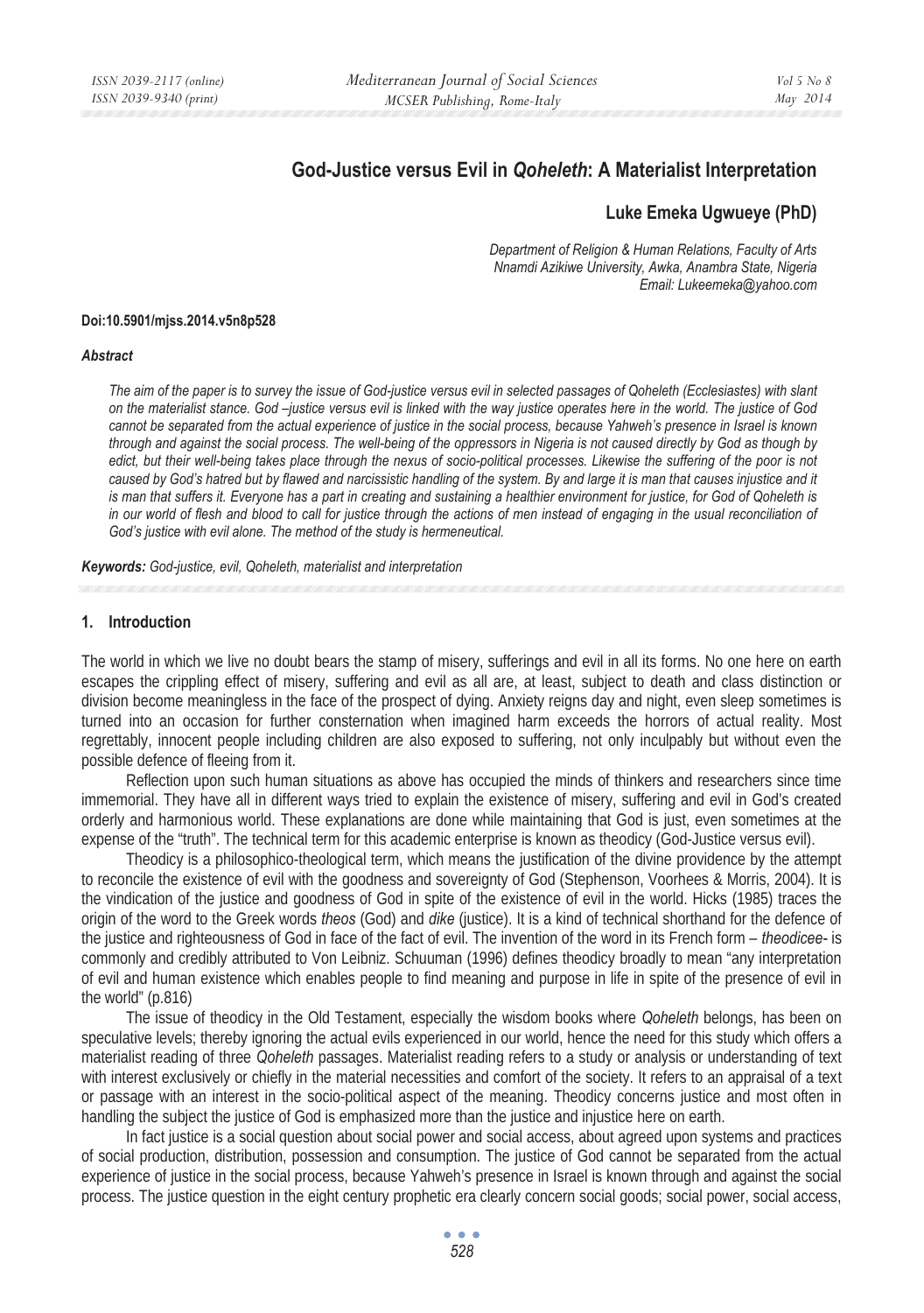| Mediterranean Journal of Social Sciences               |          |
|--------------------------------------------------------|----------|
| ISSN 2039-9340 (print)<br>MCSER Publishing, Rome-Italy | May 2014 |

and the way they are configured in the society. According to Stuhlmueller (1977), "in the post-exilic age, preaching no longer strove primarily to instill personal goodness and social justice; its goal was the careful functioning of the liturgy" (p. 341). In the eight century prophetic era from where we derive the impetus for this study this was not so for the prophets braved the wrath of the priests and kings to hurl judgment upon the nation and its leadership. The issue centered on practical justice as the standard of behaviour and the measure of covenant operation in Israelite cultic community.

### **2. Qoheleth Passages: 3:16; 4:1 and 5:8**

*Qoheleth* like the eight century prophets is very much concerned with the problem of injustice in human affairs. In 3:16, it is stated that in place of "justice there was wickedness and in the place of righteousness even there was wickedness". The oppressors and perpetrators of injustice referred to above are men placed in authority and most always they claim that Yahweh legitimates their unjust deeds. The assumption of order ordained by Yahweh in society may permit oppression and injustice to flourish unrecognized and unchallenged, for it enables rulers to justify their position and policies just as it secures a place in the overall scheme of things for those who are oppressed. Each group, the oppressor and the oppressed, rushed to God's defense where its interests were concerned.

 In another passage (4:1), *Qoheleth* deeply feels the pain of social violence and oppression when he says again "I saw all the oppressions that are practised under the sun. And behold the tears of the oppressed. On the side of their oppressors there was power, and there was no one to comfort them" The overriding issue in the text is that of social power. Any discussion of God's justice must be a critique of the social agency through which that justice is made concrete. Theodicy in Israel, during the eight century prophetic era and in short before the exilic time, was not an esoteric speculation about God, not a supernaturalism, but concerns the handling of power through human agency which claims religious legitimacy. What had been taken as divinely ordered is at least in part seen to be socially and historically contrived. God (ʭʩʤ˄ʑ ʠʎ ) is the 'legitimator' of justice ( ʨ˝ʔ ˉʍ ʮʑ ) but the issues surface always about justice as experienced in the human sphere.

*Qoheleth* in his third passage (5:8) observed that it is the structure of the state with its constant supervision that makes injustice possible. "If you see in a province the poor oppressed and justice and right violently taken away, do not be amazed by a higher one, and there are yet higher ones over them". According to Murphy (1977) the reason one should not be shocked at oppression and pervasion of justice is the structure of the state, in which constant selfish supervision is the predominant feature. The ways of administering social power are here criticized.

Israel's critical theological tradition since the Exodus is precisely a protest about and enquiry into the benefit systems of society in which God is affirmed to be present as dispenser, legitimator and guarantor. As soon as the fact of social evil is acknowledged as above, it becomes clear that theodicy is an enquiry into such arrangements that give excessive life to some at the expense of others in the same cultic community. It is an important fact of the sociology of our scholarship that the enormous concern of Israel for social power and social goods is characteristically bracketed out when we come to the question of theodicy.

This way of understanding theodicy is an overriding concern for marginal people whose daily task of survival does not permit the luxury of more speculative questions. From the edge, the justice or 'injustice' of God is encountered in the way social process operated by man enhances or denies life. The issue of theodicy for Israel is a practice of social criticisms, which do or do not work humanely, and of God who sponsors and guarantees systems that are or are not just. God is known by the system he sanctions through man. Theodicy becomes in fact an irrelevant speculative issue if the God-question is not linked to systems of social access and goods.

For better understanding of this materialist reading *Qoheleth* in 7:15 openly affirms the uncomfortable fact of injustice in the world because of the social system in operation-"there is a righteous man who perishes in his righteousness, and there is a wicked man who prolongs his life in his evil doing" The two pairs of terms yield a deedconsequence understanding: the righteous perishing and the wicked living long life. The issue is raised by *Qoheleth* because the consequences contradict each other, which shows that the system of benefit has collapsed. The case is brought before Yahweh because he is the guarantor that certain deeds yield certain consequences, and certain consequences do or do not follow from certain deeds.

 The prophets did not philosophize about the causality of evil in relation to a good God. They simply accepted God as the ultimate cause of all things, good and evil (Eliss 1977). The work of God is his government, and his supreme causality is always acknowledged. In Hebrew thought generally, all events are directly in the hands of God, the first cause hence, it can be said that he causes "evil" – without denying man's freedom and responsibility. *Qoheleth* does not put this fact up as a counter dogma to the optimistic theory of the sages - that good is rewarded and evil is punished-it is simply an ineluctable experience of life. Good things come from God; one must also live with the "evil day" and recognize that it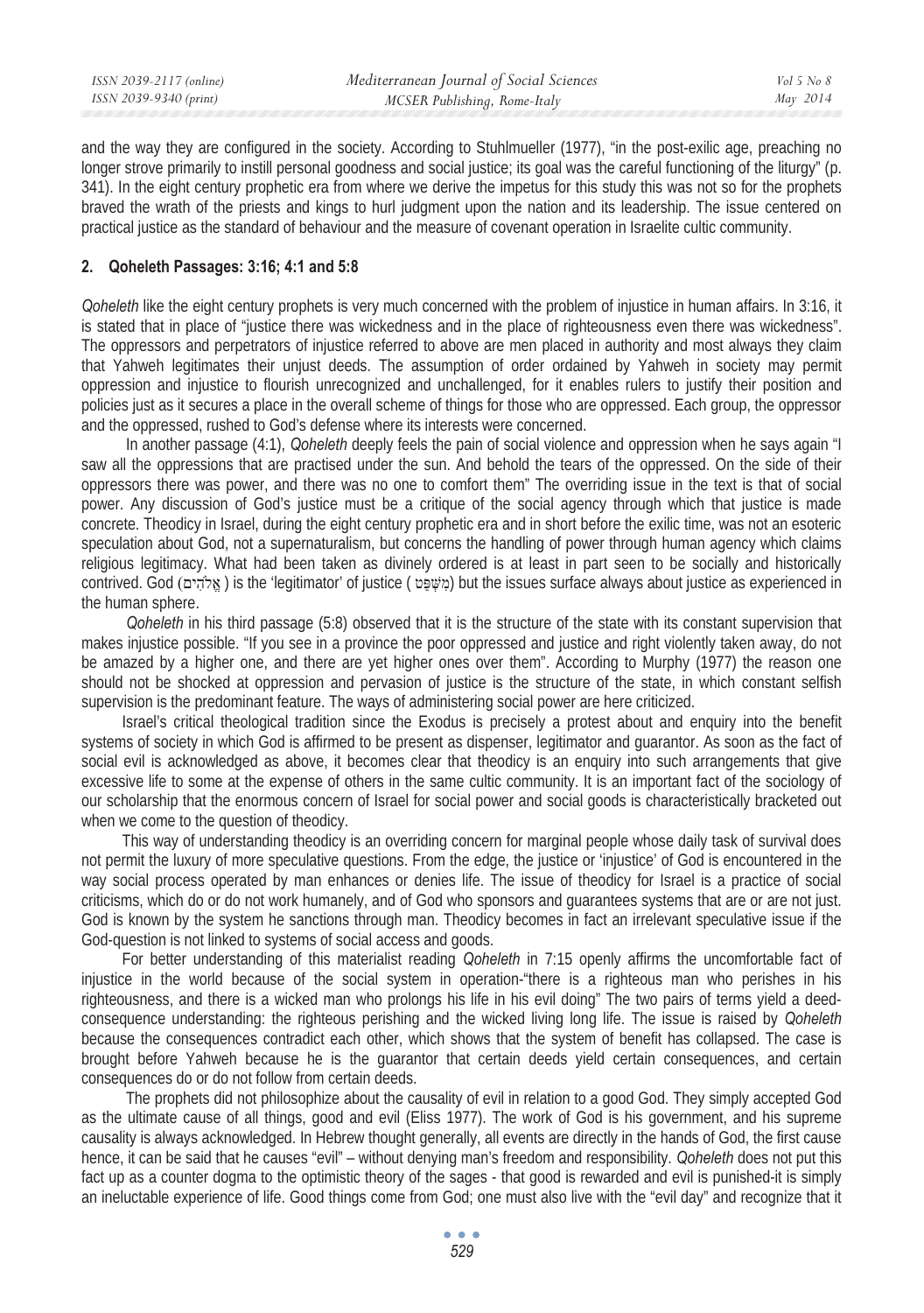#### comes from God.

The contradiction in deed and consequence is a challenge to God. As conventional discussions of theodicy have recognized, *Qoheleth* from his wisdom found out that the benefits that should accrue to a righteous man are now those of the wicked who does not merit them. This is a critique of a social system of benefits for which God is at best the invisible guarantor. The accents are much on the social and economic rewards that ought not to be but are, because the system is skewed by man.

Our reading of *Qoheleth* or any of the theodic literature should depend on our social standpoint. The point is a hermeneutical one. A lively reading which goes hand in glove with a kind of supernaturalism that overlooked all the functions of social process is not in order. But if the text of *Qoheleth* is read with social realism and we ask how it is that the wicked are well-off, it is because the networks of social process which govern access and power are inclined and arranged that way. The theodicy question addressed to God becomes at the same time skepticism about a social process that is less and less regarded as legitimate. The God of Israel, who is still strongly linked to the revolutionary memories of the Exodus, is never a God apart from social process, but he is the one who is mediated, experienced and practiced in those processes. The destiny of the righteous and the wicked is not simply a heavenly verdict, but a social practice. The verdict of God and the practice of the community hold together, and the discussion is about both, never about one without the other.

## **3. The Nigerian Situation**

Adopting this materialist theodic interpretation of *Qoheleth* to the Nigerian situation, we can observe that there are so many "righteous" men to whom it happens according to the deeds of the wicked, and there are very many wicked men to whom it happens according to the deeds of the righteous. In fact, so many people prolong their lives in their evil doing. Corruption is noticed everywhere while oppression and injustice to the poor masses are no longer news.

*Qoheleth's* observation that in the place of justice there was wickedness, and in place of righteousness, even there was wickedness, is a serious one in the Nigerian nation. There are many places one would fundamentally expect justicein the family, in the community, private and public institutions etc. In these places leaders, committees and other authorities take decisions on what is to be done or adjudicate cases between people. Specifically and naturally too, one would expect justice also in the Nigerian courts. Courtrooms have "sculptures of lady justice, holding a set of scales" (Darryl 2011). She is often pictured wearing a blindfold to show that she is impartial, and she has a sword in her right hand symbolizing the power of reason and justice that she can wield in the pursuit of truth and fairness, she weighs carefully what is right and what is wrong, and is impartial in her deliberations

But instead of justice, there is injustice in all these expected places of justice, including the law courts. Instead of righteousness, there is wickedness. Ours is a system that rewards mediocre advocacy, bypasses due process and shortchanges both defendants and victims. The public defender pleads most of his clients guilty with scant knowledge about their circumstances; the judge sets outrageous bail for negligible crimes; prosecutor habitually declines to pursue significant cases; they are courts in places of justice that work together to achieve a wrongful conviction. In courts of law proper, ordinary injustice reveals a clubby legal culture of compromise, and shows the tragic consequences that result when communities mistake the rules that lawyers play by for the rule of law.

It is not only injustice that thrives but there is also oppression, tears of the oppressed and power on the side of the oppressors. Oppression is noticed everywhere and it takes the shape of cheating, defrauding, and robbing at the detriment of others; seeking profits without regard to the needs and the rights of other people. Those in power use the power for their own advantage. The powerful abuse their positions and the masses are at the mercy of the oppressors. The justice of God cannot be separated from the actual experience of justice here on earth (Brueggemann, 1985).

The well-being of the oppressors, who are the wicked ones in Nigeria, is not caused directly by God as though by edict, but their well-being takes place through the nexus of socio-political processes. They ride the best cars and build the best houses because the system allows them to dip hand into public purse recklessly to help themselves. They get the best of medical services abroad and their children school overseas, not because they are loved more by God but because they embezzle public money to satisfy their selfish ends at the harm of the masses. Their houses, children and belongings are safe not because some spirits of God watch over them, but because the agents of finance, security and protection are favorably inclined. Security agents and security arms and vehicles meant for the security and protection of the people are deployed for the security and protection of some few individuals and families.

One becomes a president, Governor or local government chairman etc not simply because of God's fair justice through winning in a free and fair election, but because one has behind one "the powerful selecting cabal" and has money needed to buy the most probable "successes" (Ugwueye, 2006). Those who experience physical, material or social well-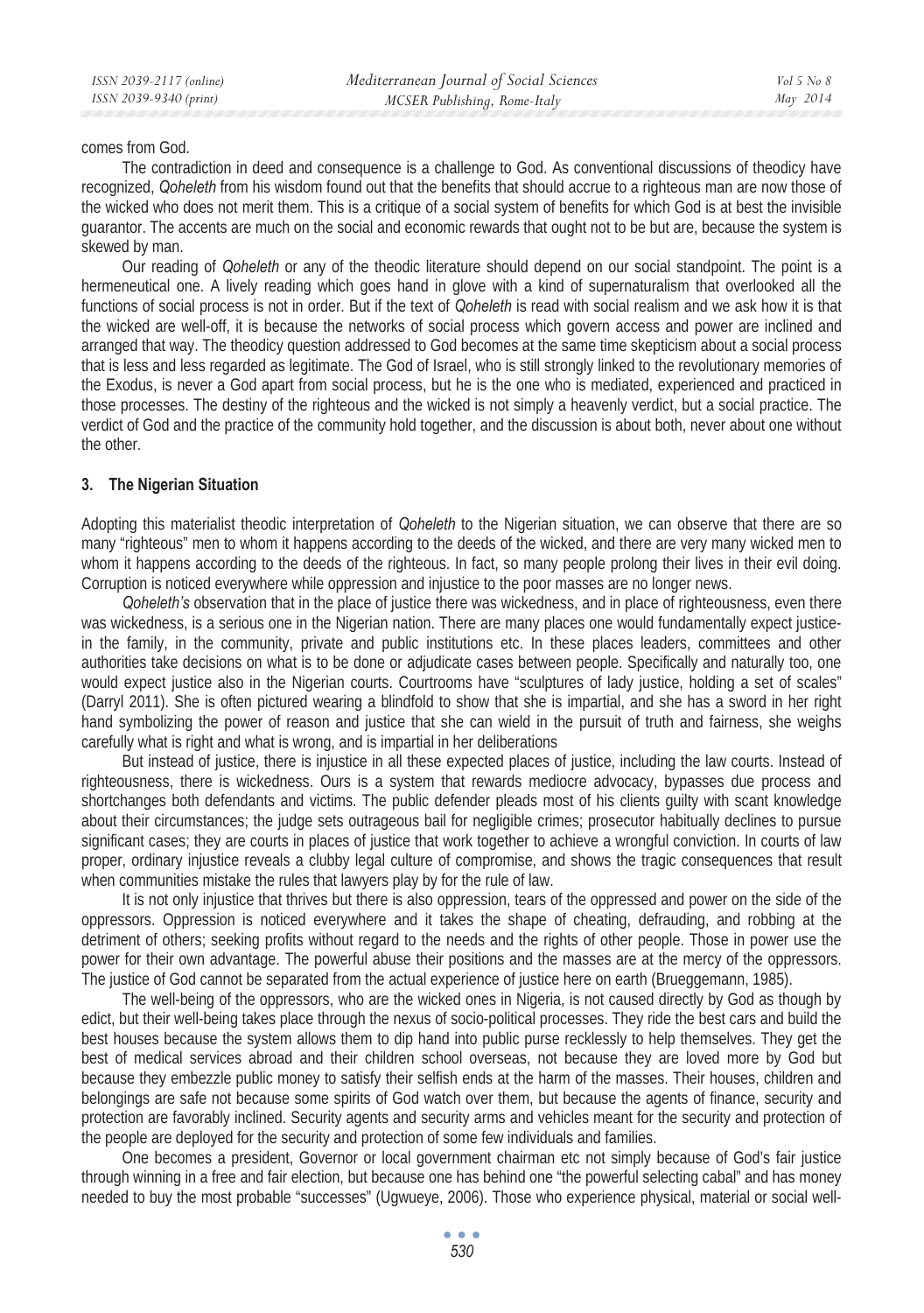| ISSN 2039-2117 (online) | Mediterranean Journal of Social Sciences | $Vol_5$ No 8 |
|-------------------------|------------------------------------------|--------------|
| ISSN 2039-9340 (print)  | MCSER Publishing, Rome-Italy             | May 2014     |
|                         |                                          |              |

being are those who benefit from the rewards of the system. It is obvious that the blessings and well-being are not given like a bolt from the blue, but are given the way such matters are always administered, through the responsible or irresponsible and reliable or unreliable function of the social system.

Theodicy concerns real power in real social communities. Any critique of God's justice must be a critique of the social agency through which that justice is made concrete. God's governance is through social processes and not without them. Social processes do not displace divine justice but are the means through which it is practised and experienced.

In Nigeria the "wicked" oppressors have come to have monopoly on social goods and access while many others are displaced. Interpreting *Qoheleth 5* :8, Ryder (1982) seemed to have Nigeria in mind when he said that oppression and injustice flourish in a nation, when from top to bottom of its hierarchy of officialdom, each watches the one below him to grasp his pickings of the revenues, the most senior receiving the lion's share. What is shared by a few is what is meant for all.

The discussions dealing on theodicy present a descriptive reflection about the pervasiveness of laws which in their absolute value transcend both the individual God and the unresolved questions of human life. Thus theodicy is not necessarily a vindication of a given god but rather a statement about the ultimate value of the absolute, both in the divine and in human or political sphere (Crenshaw 1983). It is all about how we can eschew evil and injustice in our capacity as human beings created by a just God who has given us a free will to act. Defending God's honor and justice in the face of evil entails, more than anything else, living and acting in a just manner. It entails arranging and operating the social process the way the masses will be benefited.

In contrast to the eighth century prophets, however our conventional handling of theodicy tends to disregard this important understanding of justice and remove the justice question from the arena of social processes to the speculative air of theological reflection. But it should be known that theodicy is a regularly functioning presupposition that permeates every text either as a consensus or a challenge. The entire literature of the Old Testament, since the Exodus narrative, concerns the interface of God and social justice. Social evil such as corruption and injustice are crucial, if not central for theodicy in the Old Testament.

Corruption is responsible in large measure for the broken promises, the dashed hopes and the shattered dreams that have characterized the existence of multitude of Nigerians for some long time now. Both the perpetrators of injustice and oppression and the sufferers of injustice and oppression rush to the defence of God's justice and appeal to him as the legislator of their conditions. The oppressors who are the ruling class - ranging from the presidency, corrupt church leaders to the local government chairman and their cohorts- claim to be enthroned by God and to be doing God's wish.

The oppressed poor masses have two sub-groups. One sub-group says the social situation is its own share of God's justice while the other sub-group is asking God to intervene and abrogate the system for their immediate liberation. Not only that the cost of corruption is telling much on the latter but also that it is very sensitive to the cause of its problem but is powerless to act. In many Nigerian villages and towns, it is common to see many families starving for lack of food to eat while some few are stealing and lavishing what is meant for all. This is injustice, it is social evil. An enquiry into such an arrangement that gives abundant life to some few at the detriment of many others is what our materialist theodic reading is all about.

The Nigerian nation needs to make a settlement concerning how much evil and suffering is necessary, legitimate and bearable. An agreement on the amount of suffering to be borne in situations of unequal power and privilege, in which some are happy while others suffer, is very necessary now. The majority of the sufferers of this social evil can no longer accept the evil and the assignment of such to them by the "wicked" and this gives rise to crisis. The powerless and the despondent fatalists in the two sub-groups of the masses above can do better by seriously questioning and confronting the arrangement and practice of the unjust system.

The odd reality is that a settlement may be long to come, but the crisis is however acute because these theodic questions are already raised. It may or may not lead to a revolution similar to the Islamic awakening witnessed recently in Arab regions. Revolution is not only a seizure of power, but is a change in the rules through which power and access are apportioned.

## **4. Conclusion**

Injustice, suffering and oppression are rampant in *Qoheleth's* world of wisdom, just as we have them in Nigeria. It is enough to make one wonder whether we are any better off than animals, whether it is better off never having lived. It is an unfair world full of injustice and oppression, and it looks like we are powerless to change it. Why doesn't God intervene? Why does God let the bullies of life win?

Inasmuch as resolving the above theodic questions are important, they go hand in hand with why the socio-political